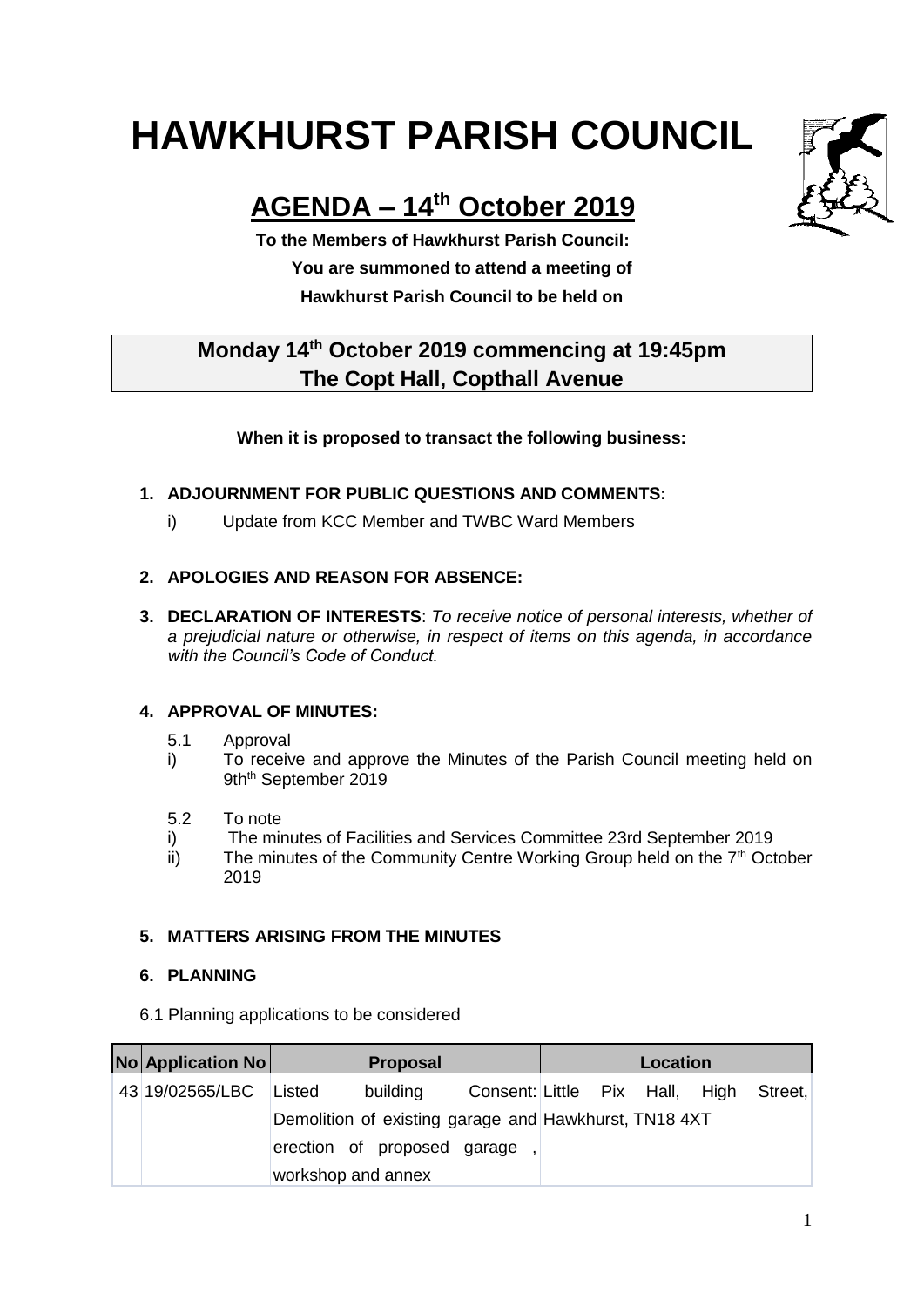|                           | 44 19/01979/FULL Repair, rebuilding and extension to The Walled Garden, Hall House, |                                                                                      |
|---------------------------|-------------------------------------------------------------------------------------|--------------------------------------------------------------------------------------|
|                           | garden boundary walls; erection of Moor Hill, Hawkhurst, TN18 4Q4                   |                                                                                      |
|                           | replacement<br>and<br>three<br>new                                                  |                                                                                      |
|                           | glasshouses; renovation of existing                                                 |                                                                                      |
|                           | and addition of new buildings to                                                    |                                                                                      |
|                           | provide production areas, storage,                                                  |                                                                                      |
|                           | seminar and demonstration areas,                                                    |                                                                                      |
|                           | an office reception "men in sheds"                                                  |                                                                                      |
|                           | workshop and wc/wash facilities in                                                  |                                                                                      |
|                           | association<br>with<br>proposed                                                     |                                                                                      |
|                           | horticultural use and<br>ancillary                                                  |                                                                                      |
|                           | community use for educational                                                       |                                                                                      |
|                           | purposes together with associated                                                   |                                                                                      |
|                           | landscaping, creation of a pond                                                     |                                                                                      |
|                           | and access and parking.                                                             |                                                                                      |
|                           |                                                                                     | 45 19/02249/FULL Alterations to external materials, Rivington, Theobalds, Hawkhurst, |
|                           | finished and openings                                                               | <b>TN18 4AJ</b>                                                                      |
| 46 19/02200/LBC           | Listed<br><b>Building</b>                                                           | Consent: Birchfield, Rye Road Hawkhurst                                              |
|                           | Replacement of front entrance TN18 5DA                                              |                                                                                      |
|                           | door, French doors and window                                                       |                                                                                      |
| 47 1902284/FULL           |                                                                                     | Redevelopment of existing stable Skelcrosse, Horns Hill, Hawkhurst                   |
|                           | block<br>to<br>create                                                               | annex TN18 4XD                                                                       |
|                           | accommodation                                                                       |                                                                                      |
| 48 19/02310/FULL Erection | storey<br>of<br>two                                                                 | rear Harefield, Stream Lane, Hawkhurst                                               |
|                           | extension                                                                           | <b>TN18 4RD</b>                                                                      |
| 49 19/02060/FULL Partial  | demolition<br>of                                                                    | Road,<br>north Highgate<br>Hall,<br>Rye                                              |
|                           | boundary wall down to stable Hawkhurst TN184EY                                      |                                                                                      |
|                           | substrate and rebuilding                                                            |                                                                                      |
|                           | 50 19/02485/payph Payhone kiosk removal                                             | Talbot Rd, Hawkhurst                                                                 |
|                           | 51 19/02482/payph Payphone kiosk removal                                            | Coach<br>Station,<br>High<br>Street,                                                 |
|                           |                                                                                     | Hawkhurst                                                                            |
| 52 19/02619/OUT           | Outline (Access, landscaping, and Land at Streatley, Horns                          | Rd,                                                                                  |
|                           |                                                                                     | Layout not reserved for 20 no Hawkhurst, Cranbrook, Kent TN18                        |
|                           | residential dwellings, together with 4QT.                                           |                                                                                      |
|                           | open space, new access road                                                         |                                                                                      |
|                           | associated garaging and parking                                                     |                                                                                      |
|                           | and provision of 35% affordable                                                     |                                                                                      |
|                           | housing                                                                             |                                                                                      |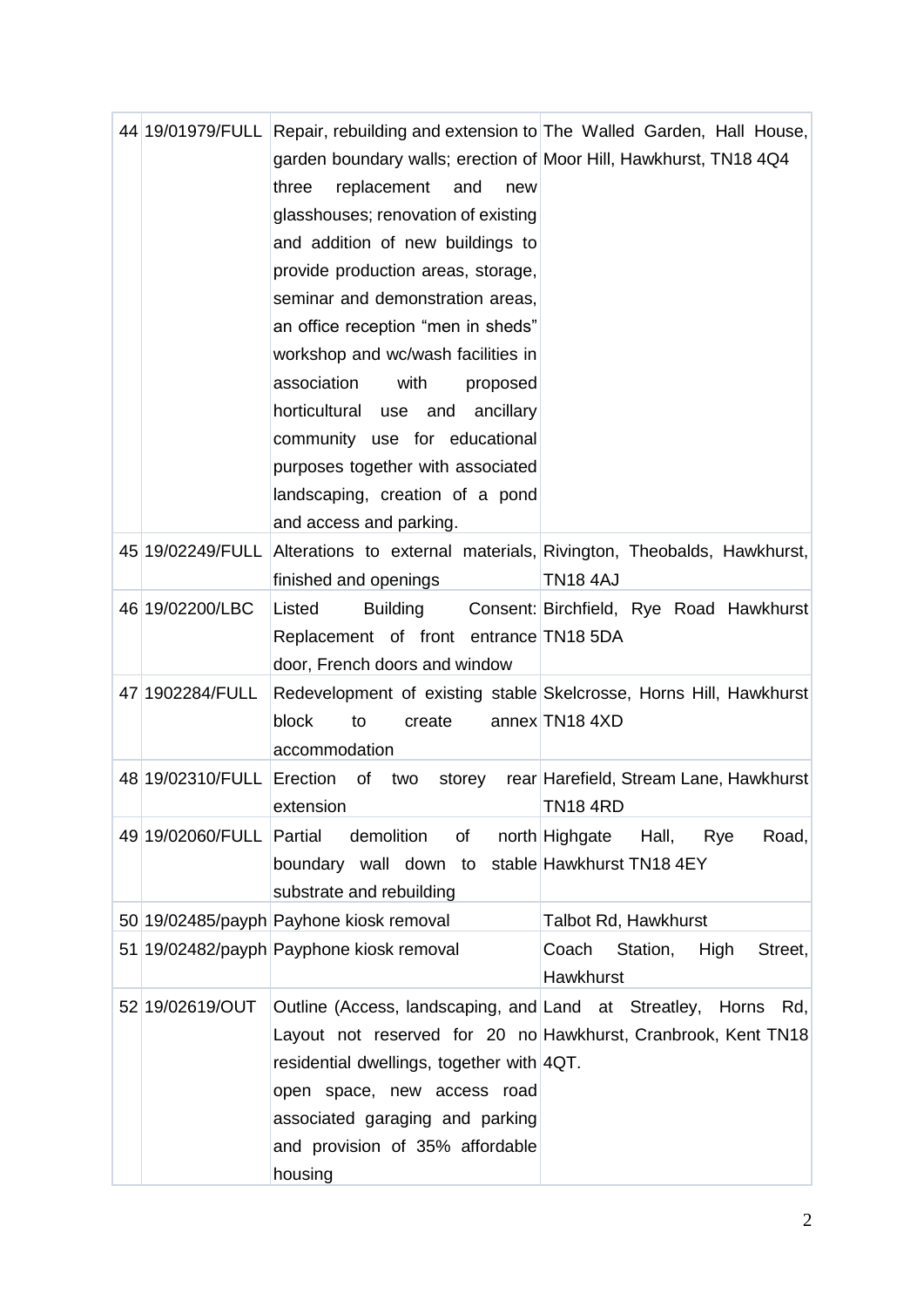|                  | extension and erection of rear Kent TN18 5DA<br>extension with roof extension, to<br>allow provision for a bathroom at<br>first floor                                                                                                                                                                                                                  | 53 19/02729/FULL Demolition of existing rear Birchfield, Rye Rd, Hawkhurst,     |
|------------------|--------------------------------------------------------------------------------------------------------------------------------------------------------------------------------------------------------------------------------------------------------------------------------------------------------------------------------------------------------|---------------------------------------------------------------------------------|
| 54 19/02730/LBC  | Listed<br>Demolition of<br>extension and erection of rear<br>extension with roof extension, to<br>allow provision for a bathroom at<br>first floor. Form new steps / stairs<br>and bulkheads Modify existing<br>opening and create new opening.<br>Relocation of boiler and flue.<br>Provision of roof light to utility on<br>north facing roof slopes | Building Consent: Birchfield, Rye Rd, Hawkhurst,<br>existing rear Kent TN18 5DA |
| 55 NA            | Proposal of temporary road signs Bellway Homes - Hawksview<br>for a new housing development                                                                                                                                                                                                                                                            |                                                                                 |
| 56 19/02573/Full | of double garage, plus creation of Hawkhurst TN18 4QS<br>new access                                                                                                                                                                                                                                                                                    | Demolition of garage and erection Little Cowden Farm, Horns Rd,                 |

#### 6.2 Planning information on file

#### **7 MATTERS FOR FURTHER DISCUSSION:**

- 7.1 Proposed Multi Use Games Area report
- 7.2 Street naming in Hawkhurst report
- 7.3 Hawkhurst Parish Council's response to Planning issues discussion

#### **8 REPORTS OF COMMITTEE CHAIRMEN AND UPDATES**

- i) Facilities and Services Committee Cllr Fitzpatrick, see action plan on file
- ii) Strategy, Administration and Projects Committee next meeting 21<sup>st</sup> October 2019
- iii) Personnel TBA
- iv) Community Centre Working Group Cllr Whittle
- v) Fete Committee Cllr Hunt

#### **9. FINANCE:**

#### 9.1 **Financial information to be tabled**